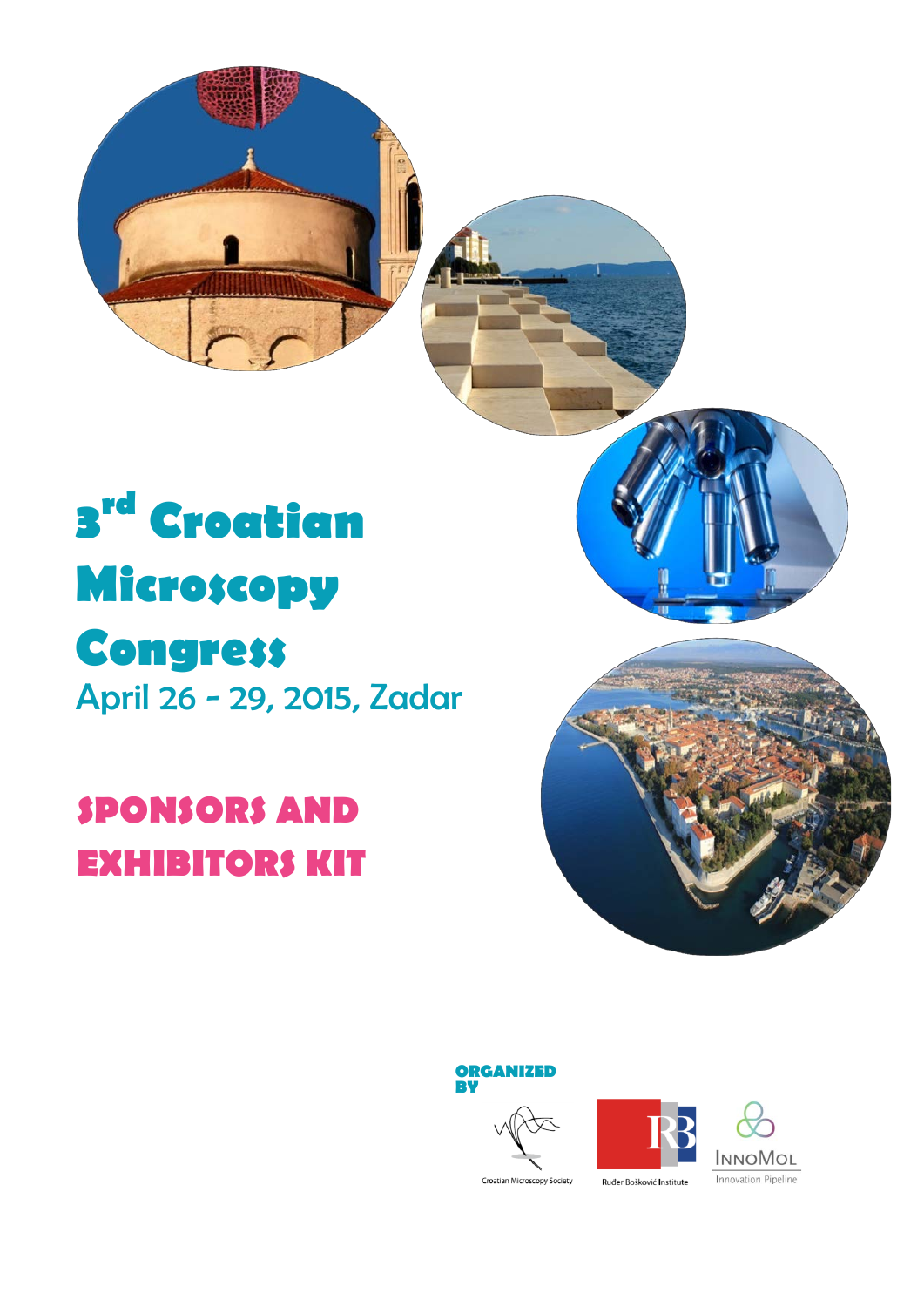Zagreb, Monday, November 10, 14

Dear Madame or Sir,

We are pleased to announce and cordially invite you to join the **3rd Croatian Microscopy Congress (HMK 2015)** that will be held at the Falkensteiner Resort, Zadar, **April 26-29, 2015**.

Program of the Congress will include presentations of the applications of electron, light and scanning probe microscopy in Biomedicine, Biology, Physics and Chemistry of Materials, and related fields of research. The Congress will also feature recent methodological developments in microscopy, presented by scientists and equipment manufacturers.

HMK has become a traditional meeting point for scientists, industry professionals and students from Croatia and the wider region where they can present their recent developments and exchange ideas in the field of Microscopy. HMK 2015 will be a great opportunity for your company to promote your newest products and services directly to users from Croatia and also to gain insight into the latest scientific developments in the field of Microscopy.

The 3-day conference will include 20 plenary and invited talks, 16 selected talks and a poster session. A list of plenary and invited speakers will be announced later, and additional speakers will be selected from submitted abstracts. Apart from the plenary sessions, the congress will be organized in two parallel sections: Materials Science and Life Sciences.

#### **Topics will include, but are not limited to**

#### **Materials Science**

Nanomaterials and engineered nanostructures Thin films, coatings and surfaces Metals, alloys and metal matrix composites Ceramics and inorganic materials Polymers and organic materials Composite materials and hybrids Semiconductors and materials for information technologies Amorphous and disordered materials, liquid crystals, quasicrystals Magnetic, superconducting and ferroelectric materials Materials in geology, mineralogy and archaeology **Life Sciences** Imaging of cells, tissues and organs in vivo

Structure and function of cells and organelles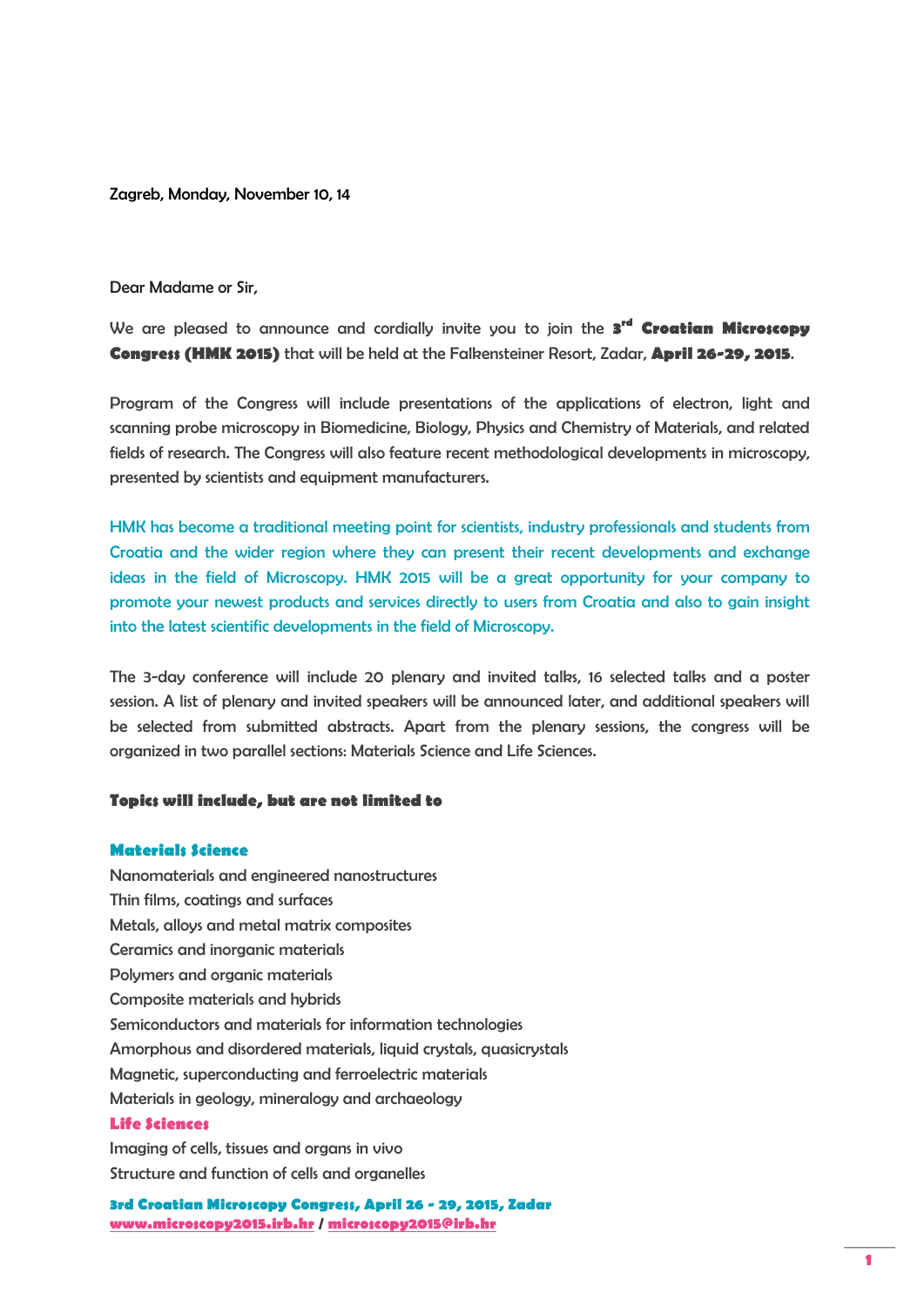Structure of macromolecules and macromolecular assemblies Cellular transport and dynamics Microbiology and virology Plant science and mycology Environmental sciences Advances in immunohistochemistry and cytochemistry Embryology and development biology **Neuroscience** 

With this letter we would like to invite you to start planning your participation at the Congress as an industrial exhibitor or sponsor. Various options are available for exhibition and advertising in the ample exhibition space, immediately adjacent to the lecture and poster area. Information for exhibitors is attached. In case you find it interesting to join us at the congress, please fill in and send the attached registration form. For any further questions concerning the exhibition and sponsoring, please contact the conference secretariat. Please note that the exhibition place is limited and will be attributed on the first come, first served basis.

If you do not find an appropriate offer among those listed below, please contact [microscopy2015@irb.hr](mailto:microscopy2015@irb.hr) for a tailor-made sponsorship package that meets your marketing requirements.

We are looking forward to seeing you in Zadar.

Yours sincerely,

On behalf of the HMK 2015 scientific committee,

Prof. Igor Weber, chair

On behalf of the HMK 2015 organizing committee,

Ana Vidoš, marketing and event coordinator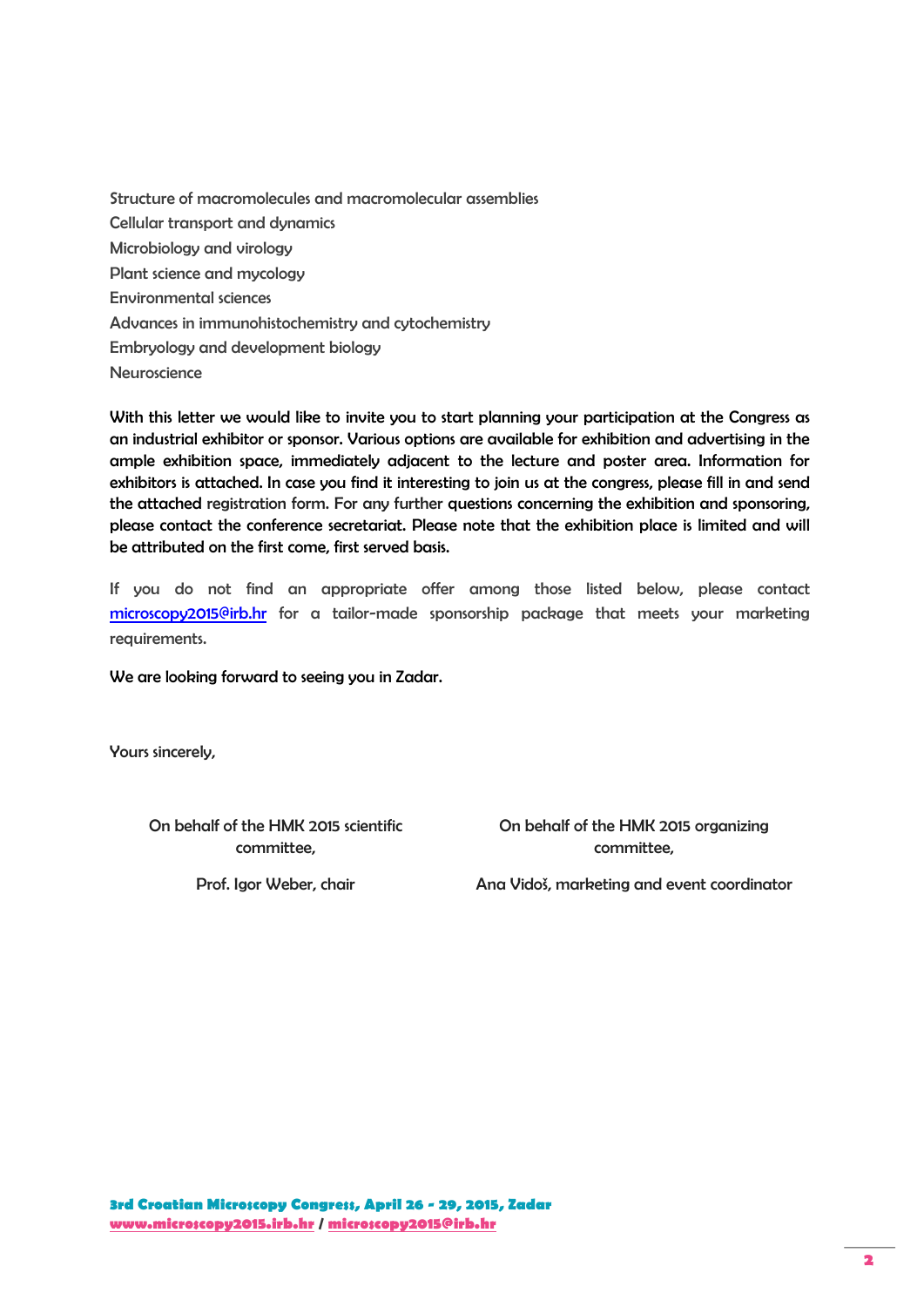# **INFORMATION FOR EXHIBITORS AND SPONSORS**

HMK 2015 is organized by the [Croatian Microscopy Society,](http://www.mikroskopija.hr/) Ruđ[er Boškovi](http://www.irb.hr/)ć Institute and FP7 [project InnoMol.](http://www.innomol.eu/)

# **Expected No. of Participants:** 150.

**Expected Regional Distribution:** 80% Croatia, 20 % International

| <b>Big Exhibition Booth</b>                         | 800 EUR |
|-----------------------------------------------------|---------|
| <b>Benefits:</b>                                    |         |
| $\sqrt{8}$ m <sup>2</sup> standard exhibition booth |         |

- $\checkmark$  Information table (120 × 80 cm) with two chairs
- $\checkmark$  Company logo and URL placed on the official conference website and in the Book of Abstracts
- $\checkmark$  Acknowledgement during the Conference dinner
- $\checkmark$  Electric plug (230V), WiFi

Prices are net amounts, VAT (25%) is excluded.

### **Small Exhibition Booth 500 EUR**

#### **Benefits:**

- $4 m<sup>2</sup>$  standard exhibition booth
- $\checkmark$  Information table (60 × 80 cm) with two chairs
- $\checkmark$  Company logo and URL placed on the official conference website and in the Book of **Abstracts**
- $\checkmark$  Electric plug (230V), WiFi

Exhibitors can install their own booth; in this case a preliminary graphic/plan is required. Standard booth refers to the space rental only. Back wall, side wall, and the technical equipment is not included.

For tailor made booth options (extra services, specially sized booths, etc.) please contact [microscopy2015@irb.hr.](mailto:microscopy2015@irb.hr)

# **APPLICATION DEADLINE**

Deadline for application is **January 15, 2015.**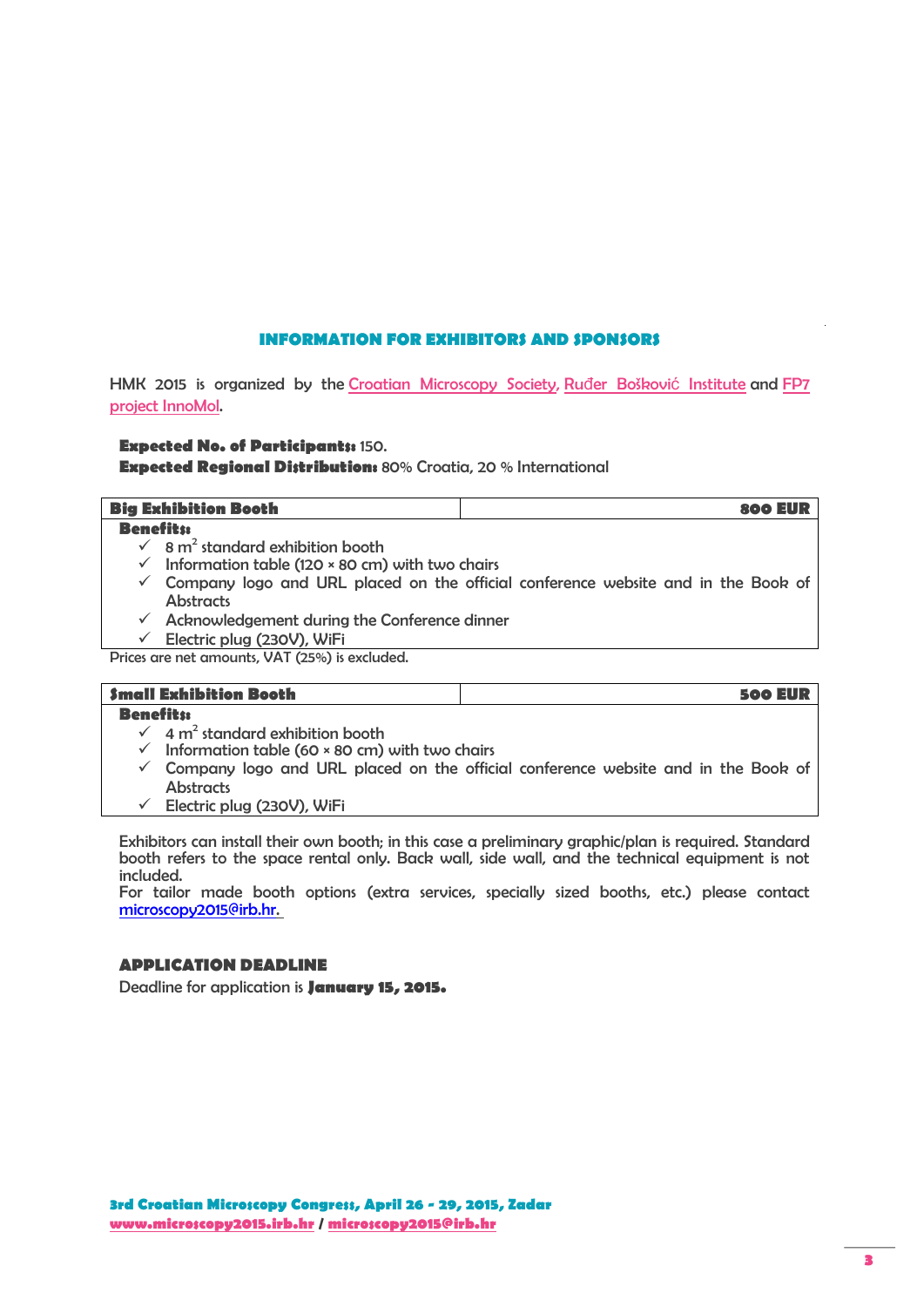# **SPONSORSHIP OPPORTUNITIES**

| <b>GOLDEN \$PON\$OR (MAX 2)</b>                                                                                               | 2000 EUR        |  |
|-------------------------------------------------------------------------------------------------------------------------------|-----------------|--|
| Company logo and URL placed on all coresponding materials, press releases and circular<br>$\checkmark$<br><b>annoncements</b> |                 |  |
| Acknowledgement during the Welcome party and Congress Opening                                                                 |                 |  |
| Acknowledgement in media<br>$\checkmark$                                                                                      |                 |  |
| 20 minutes of company presentation within the Congress programme<br>$\checkmark$                                              |                 |  |
| Company name and logo on banners located in the Poster Session area                                                           |                 |  |
| Big Exhibition Booth (8 m2 standard exhibition booth)<br>$\checkmark$                                                         |                 |  |
| Company logo and URL placed on the official conference website and in the Book of                                             |                 |  |
| <b>Abstracts</b>                                                                                                              |                 |  |
| Company description (max. of 2 page) with contacts in the Book of Abstracts                                                   |                 |  |
| Acknowledgement during the Conference dinner<br>$\checkmark$                                                                  |                 |  |
| <b>SILVER SPONSOR</b>                                                                                                         | <b>1200 EUR</b> |  |
| Acknowledgement during the Welcome party and Congress Opening                                                                 |                 |  |
| 10 minutes of company presentation within the Congress programme                                                              |                 |  |
| Company name and logo on banners located in the Poster Session area                                                           |                 |  |
| Small Exhibition Booth 4 m2 standard exhibition booth                                                                         |                 |  |
| Company logo and URL placed on the official conference website and in the Book of Abstracts                                   |                 |  |
| Company description (max. of 1 page) with contacts in the Book of Abstracts                                                   |                 |  |
| Prices are net amounts, VAT (25%) is excluded.                                                                                |                 |  |

# **APPLICATION DEADLINE**

Deadline for application is **January 15, 2015.**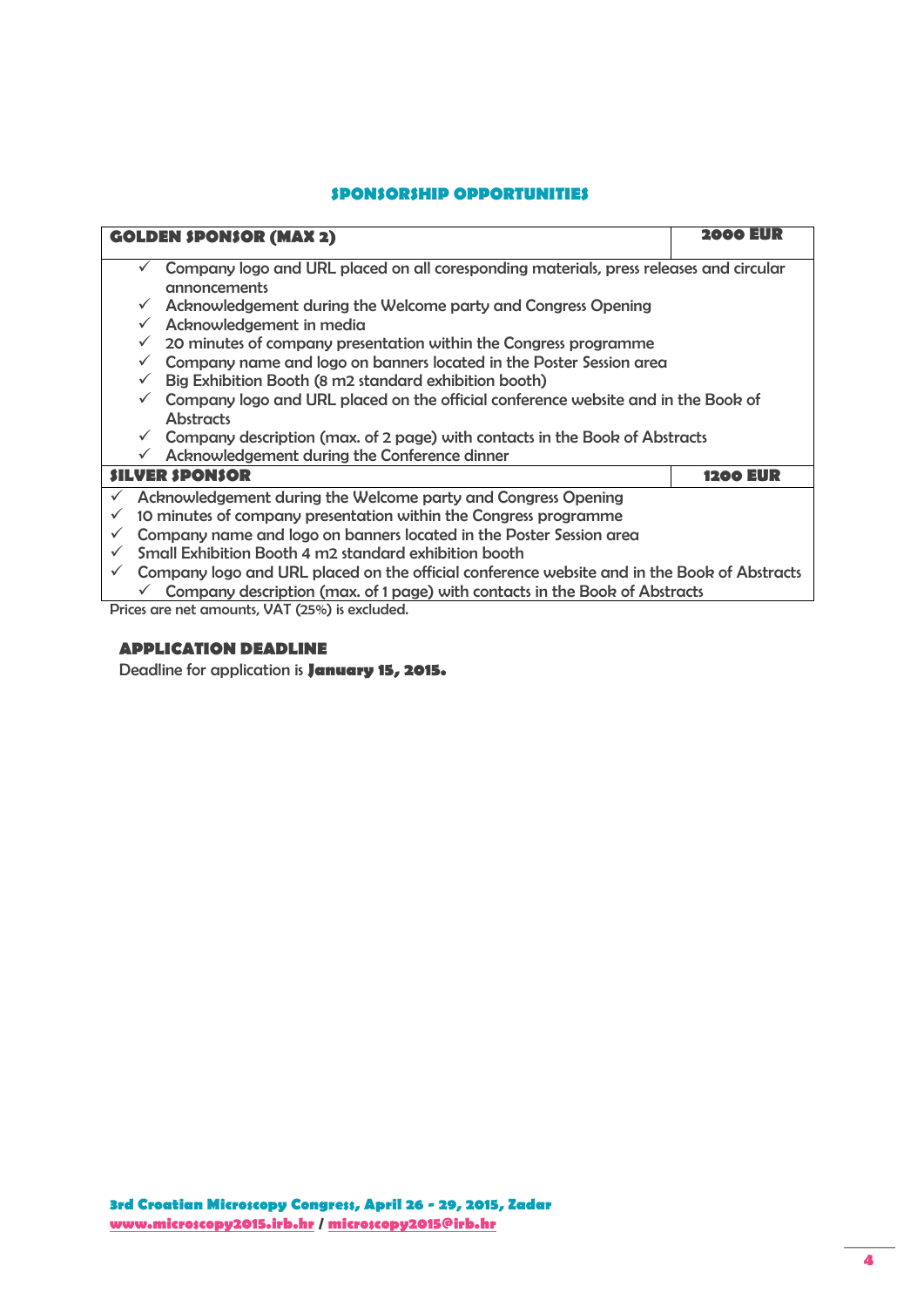# **ADVERTISING OPPORTUNITIES**

| Advertise in the Book of Abstracts (one page)                                            | € 300 |  |
|------------------------------------------------------------------------------------------|-------|--|
| <b>Conference Bag Insert</b>                                                             | € 300 |  |
| Insert into Conference bag<br>$\checkmark$                                               |       |  |
| Maximum size of inserted brochure: A4<br>$\checkmark$                                    |       |  |
| The deadline for sending the brochure: March 1, 2015                                     |       |  |
| <b>Roll-up Placement</b>                                                                 | € 100 |  |
| $\checkmark$ Roll-up placement in the lecture rooms (Roll-up is provided by the sponsor) |       |  |
| The deadline for sending the roll-up: March 1, 2015                                      |       |  |
| <b>Company Poster / each</b><br>100                                                      |       |  |

Prices are net amounts, VAT (25%) is excluded.

# **APPLICATION DEADLINE**

Deadline for application is **January 15, 2015.**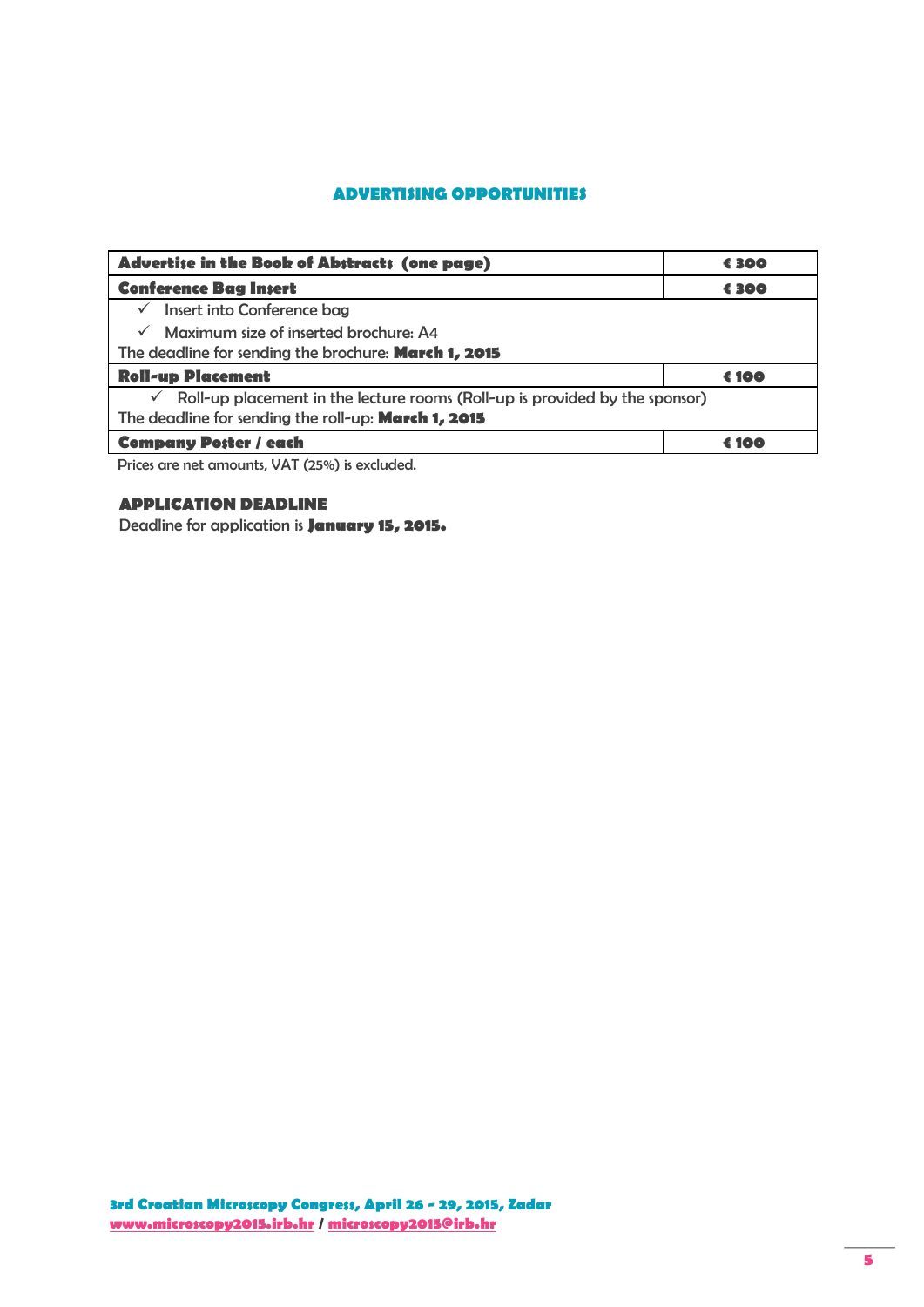#### **TERMS AND CONDITIONS**

#### **1. DEFINITIONS**

In These terms and conditions, the following expressions shall have the following meanings:

a) **Contract** means the contract made between the Organiser and the Exhibitor/Sponsor comprising a Booking Form and the terms and conditions contained herein;

b) **Event** means the IBA 2015 Conference in which you are participating;

c) **Event Charge** means the payment to be made by the Exhibitor/Sponsor for the Exhibition space at, or the sponsorship of, the Event;

d) **Exhibitor** means the company or person, its employees and agents applying for and being granted exhibition space at the Event;

e) **Organiser** means the Ruđer Bošković Institute;

f) **Sponsor** means the company or person, its employees and agents applying for and being granted sponsorship of the Event; and a reference to "Exhibitor/Sponsor" applies to both Exhibitors and Sponsors.

#### **2. EXHIBITION/SPONSORSHIP PACKAGES**

All types of Exhibition/sponsorship packages are listed in the Exhibitor and Sponsor Kit under the section Information for Exhibitors and Sponsors. Prices of the Exhibition/sponsorship packages excluded Value Added Tax at the standard rate (25%) which will be additionally charged.

#### **2. APPLICATION FOR EVENT SPACE AND PAYMENT**

a) Any person or company wishing to partake in either sponsoring the Event or exhibiting at the Event must apply to the Organiser's Application Form. The Application Form received without signature shall be rejected.

b) Upon receipt of a completed Application Form the Organiser will confirm in writing whether or not it accepts an application. For the avoidance of doubt, the Organiser reserves the right to refuse any application without giving reasons for such decision.

c) At the same time as the Organiser gives the confirmation referred to in 2. b) above it will, if it accepts an application, send an invoice for the full amount of the Event Charge.

d) All EU countries are required to provide their EU VAT number.

e) Event payment is due within 15 days of invoice date.

f) If the Exhibitor/Sponsor fails to pay the Event Charge within the time and manner referred to above, the Organiser may, in writing, cancel the

exhibition space or sponsorship of the Exhibitor/Sponsor.

#### **3. TERMS OF BUSINESS**

a) The Organiser reserves the right to alter, amend or add to any part of the Contract by serving written notice on the Exhibitor/Sponsor, but no variation, amendment or addition to the Contract proposed by the Exhibitor/Sponsor shall be effective without agreement in writing by a director of the Organiser.

b) No alteration, amendment, addition or waiver of any term or condition of the Contract shall operate to release the Exhibitor/Sponsor from the **Contract.** 

c) The Exhibitor/Sponsor shall not act as the agent of the Organiser, nor shall it have the power or authority to bind or make any commitment, statement or representation on behalf of the Organiser or to pledge the credit of the Organiser in any way. The Contract is not intended to constitute a partnership between the Organiser and the Exhibitor/Sponsor and, accordingly, the Organiser and the Exhibitor/Sponsor shall be responsible for their own respective commitments under the Contract.

d) The Exhibitor/Sponsor shall not sublet the whole or any part of the exhibition stand or space allocated to it without the prior written consent of the Organiser.

e) The Exhibitor/Sponsor shall not assign, transfer or otherwise dispose of all or any part of its rights in general in best interest of the Event.

f) The sponsor, for itself and its employees, agents and representatives, agrees to abide by the foregoing rules and by any amendments that may be put into effect by the Organiser.

#### **4. EXHIBITS**

a) Exhibition space will be allocated on a first come, first served basis. We reserve the right to rearrange the floor-plan. There is no discount or refund for any facilities not used.

b) All stands and their exhibits must be completed by the night before the Event is stated as being open, in accordance with the details provided by the Organiser, unless given prior notice to the contrary.

c) Exhibits must not be removed and displays must not be dismantled, either partially or totally, before the closing time on the last day of the Event. All exhibits and display material must be removed as soon as possible thereafter and, in any event, by the time given by the Organiser.

d) The Exhibitor/Sponsor must ensure that all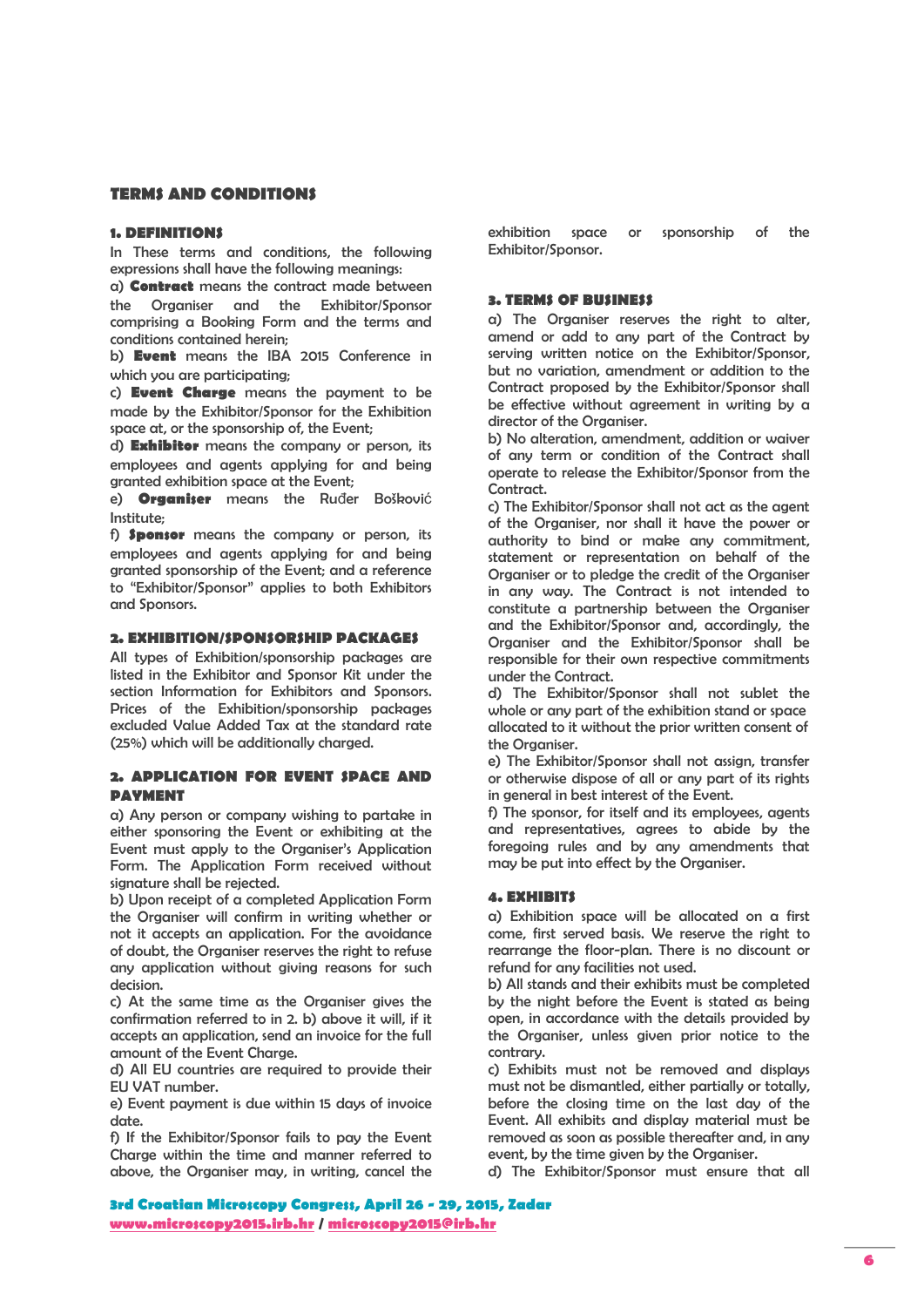exhibits are properly protected so as to avoid danger to any person or persons visiting or taking part in the Event.

e) The Exhibitor/Sponsor will be required to ensure that its stand is staffed during the opening hours of the Event, and must not remove any equipment before the published closing time of any day of the Event.

f) Under no circumstances, may the Exhibitor/Sponsor alter or add to the external structure of the stands. Further interior design fittings, lighting and decoration may be added at the expense of the Exhibitor/Sponsor only if it continues to comply with all provisions of the Contract and any fire regulations or other relevant requirements of any local or other authority existing at the time of the Event (details of which the Exhibitor/Sponsor is deemed to have knowledge). In no circumstances will the total enclosure of any stand be permitted.

g) The Exhibitor/Sponsor will not, and will ensure that its employees or agents do not, interfere with the building in which the Event is held in any way whatsoever, and any damage caused by the act, omissions or negligence of the Exhibitor/Sponsor, its employees or agents will be the sole responsibility of the Exhibitor/Sponsor.

h) The Exhibitor/Sponsor shall be responsible for the removal from the site of the Event, and for the storage of, all crates, empty cartons and other packaging not required on the stand.

#### **5. CONDUCT OF EXHIBITOR/SPONSORS**

a) The Exhibitor/Sponsor shall not bring any animal into the Event nor permit any animal to be brought into the Event without prior written consent of the Organiser.

b) The Exhibitor/Sponsor shall not insert any nail, screw or hook into any of the walls or woodwork in the Event site.

c) The Exhibitor/Sponsor shall not bring, or permit to be brought, any petrol or similar spirit or any other explosive or combustible material into the Event site. The Exhibitor/Sponsor shall not use any oil heaters, gas heaters or any appliance using a naked flame in the Event site unless it has the prior written approval of the Organiser and all safety regulations are complied with.

d) The reasonable use of microphones or any device which emits sound (including, without limitation, mobile phones) is permitted provided that such devices are operated and controlled so as not to cause any annoyance to other exhibitors or visitors to the Event. The Organiser reserves the right to prohibit the use of such devices if, in the Organiser's opinion, an annoyance is being caused.

e) The Exhibitor/Sponsor shall not, and shall procure that all necessary employees, agents and connected third parties shall not, do permit or authorise to be done, any act or omission that may adversely affect the Organiser's reputation and goodwill, or otherwise may adversely affect the Event.

f) Exhibitors are required to wear their name badges during exhibition hours.

#### **6. ADVERTISING MATERIAL**

a) For advertising the Exhibitor/Sponsor shall deliver all promotional materials (advertisement – in high resolution, company vector logo, company description, etc.) at last 30 days prior to the beginning of the Event, otherwise the Organiser does not take the responsibility for failure to publish advertising material.

b) The Exhibitor/Sponsor shall at all times take full responsibility for the contents of all printed matter or advertisements and the Organiser shall have no liability for the contents of any such material, whether or not subject to its prior approval.

#### **7. INDEMNITY**

a) The Exhibitor/Sponsor shall be liable for and shall indemnify the Organiser, its employees and agents against any liability, loss, costs, expenses, claims or proceedings whatsoever arising out of or in connection with the acts or omission of the Exhibitor/Sponsor its agents and employees, incluuding without limitation any breach, nonperformance or non-observance of any obligation, duty or liability imposed on the Exhibitor/Sponsor either by the Contract or by operation of law provided always that this indemnity shall not apply in respect or personal injury or death to the extent due to the negligence of the Organiser or its employees.

b) The Organiser shall not be responsible for the safety of any exhibit or proprety belonging to the Exhibitor/Sponsor or to any other person, and shall not be liable for the loss, damage or destruction of the same by the theft or fire or any other cause whatsoever except to the extent that such loss or damage is caused by the negligence of the Organiser.

#### **8. POSTPONEMENT, ABANDONMENT AND CANCELLATION**

a) The Organiser reserves the right, at any time, to change the date or venue of the Event or to cancel the Event if it deems necessary by reason of fire, flood, extreme weather conditions, acts of war or violence, malicious damage, explosion, earthquake, strike, civil disturbance, political unrest, labour dispute, power cut or event of force majeure or any other cause beyond the Organiser's control.

b) In the event of any cancellation, abandonment or postponement pursuant to a) above, the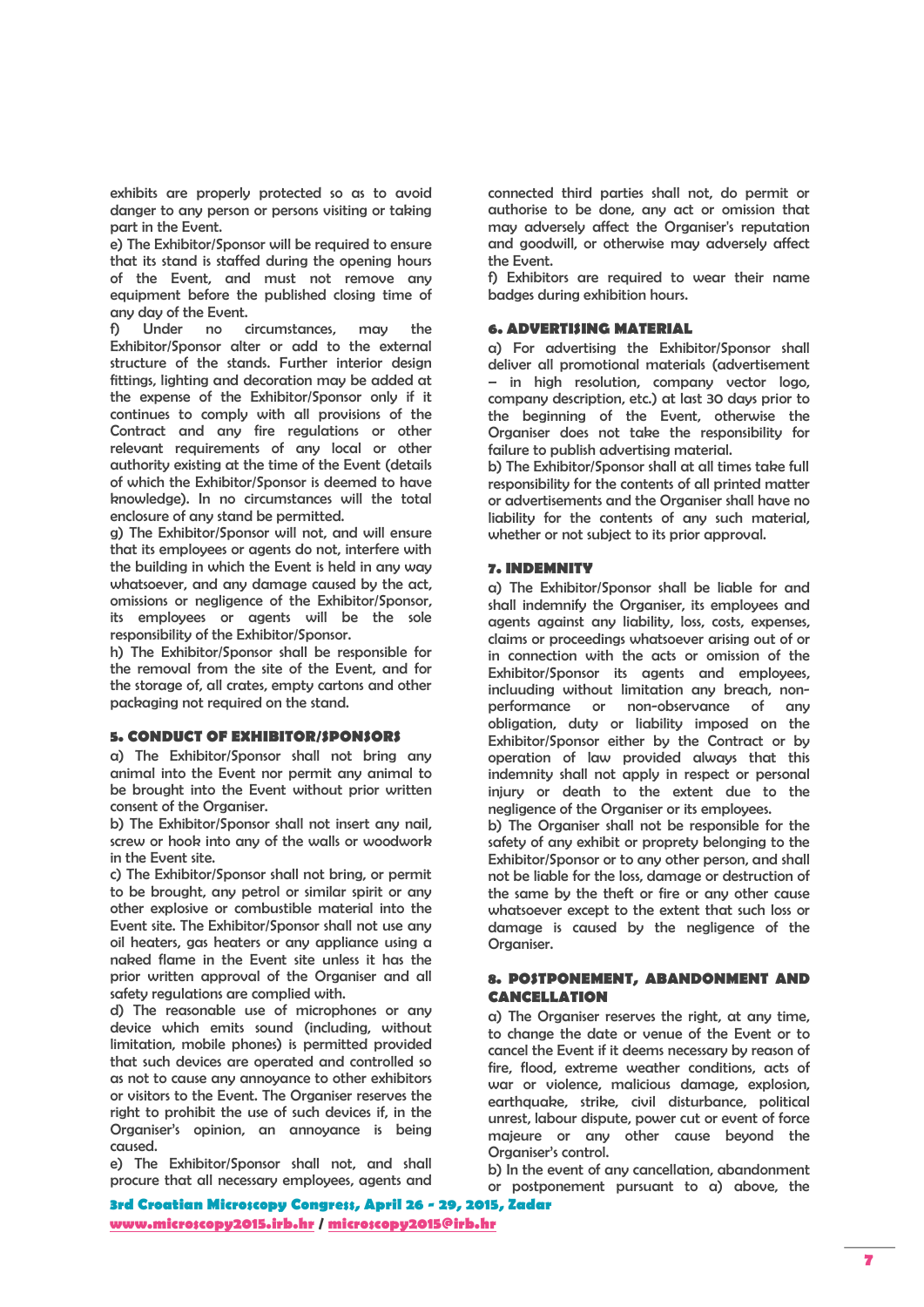Organiser shall reimburse the Event Charge to the Exhibitor/Sponsor subject to first deducting an amount to cover the Organiser's reasonable administration costs.

c) In addition to a) above, the Organiser reserves the right to cancel or postpone the Event for commercial reasons, in which event the Organiser shall reimburse the Event Charge in full.

d) In the event of the Exhibitor/Sponsor cancelling its participation in the Event cancellation will be accepted in writing only. Cancellation received before May 1, 2015 will entitle 50% refund of the payment. No refund will be possible after that.

e) Any cancellation by the Exhibitor/Sponsor must be made in writing to the Organiser.

f) The Organiser shall have absolute discretion to deal with any cancelled stand or sponsorship as it thinks fit.

#### **9. TERMINATION**

a) The Organiser reserves the right, at its sole discretion, to terminate the Contract by written notice to the Exhibitor/Sponsor following any breach of the Contract by the Exhibitor/Sponsor, or any disclosure in accordance with Clause 3 i).

b) Following termination the Exhibitor/Sponsor shall only be entitled to a refund of the Event Charge, or any part of it, provided that a replacement Exhibitor/Sponsor is found.

#### **10. STATUTORY OBLIGATIONS**

The Exhibitor/Sponsor agrees, at all times to comply with all relevant Republic of Croatia and EU legislation, regulations, directives, orders or

byelaws in force at the time of the Event including, without limitation, all regulations in respect of health and safety at work.

#### **11. WHOLE AGREEMENT**

The Contract represents the entire understanding between the parties in relation to the subject matter hereof and (excepct in respect of any fraudulent misrepresentation) supersedes all agreements and representations made by either party, whether oral or written. The Contract shall prevail over any inconsistent terms and conditions relating to the subject matter of the Contract and any other agreement between the parties or referred to in correspondence or elsewhere and any conditions or stipulations to the contrary are hereby excluded and extinguished.

#### **12. NO PRIVITY**

No provision of the Contract is intended to, or does confer, upon any third party any benefit or right enforceable at the option of that third party against either the Organiser or the Exhibitor/Sponsor (including, without limitation, any right arising pursuant to the provisions of the Contracts).

## **13. GOVERNING LAW**

This Contract shall be governed by, and construed in accordance with, Croatian Law and shall be subject to the exclusive jurisdiction of the Croatian Courts.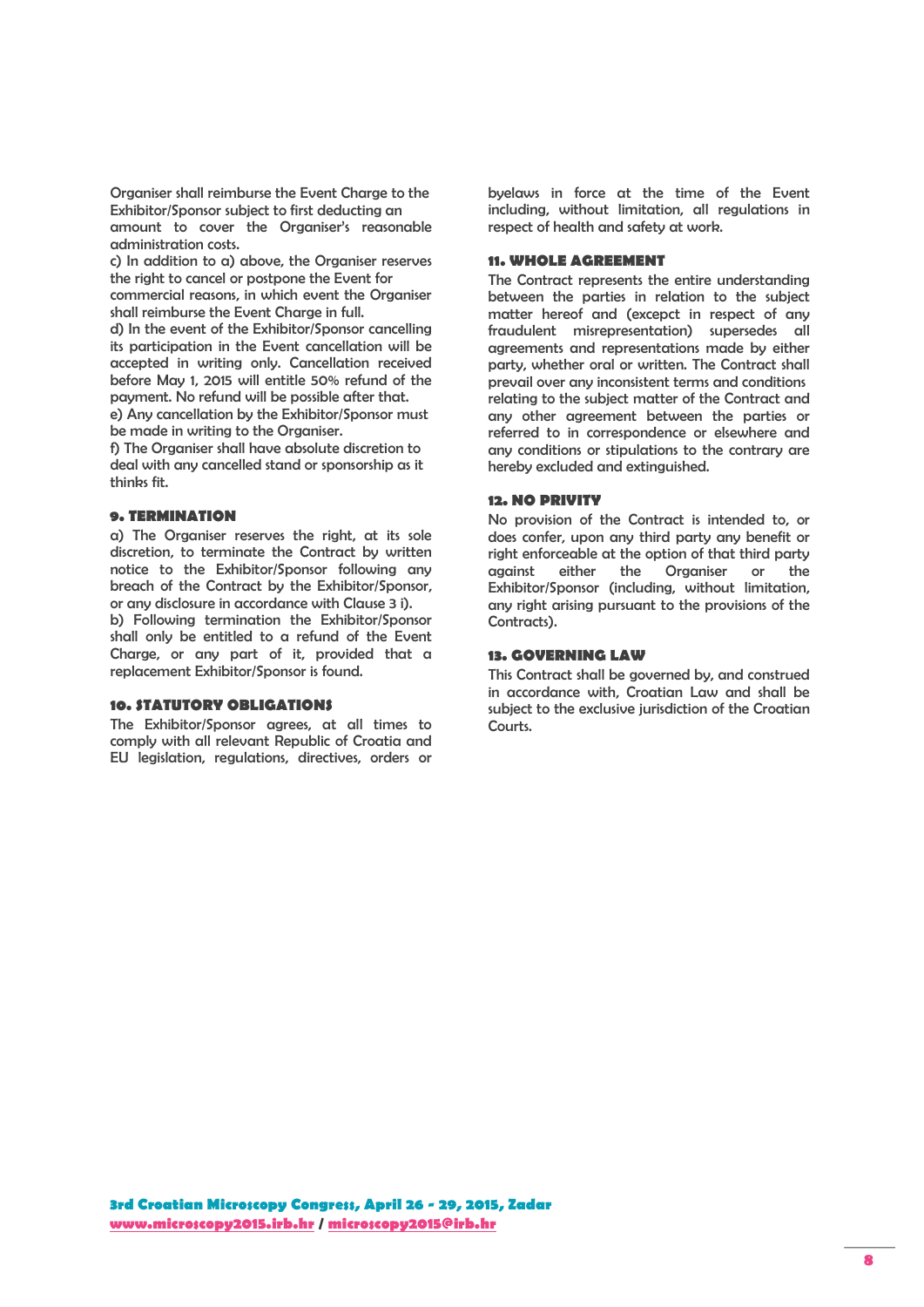# **Application Form – EXHIBITION BOOTH**

Ruđer Bošković Institute Tel.: +385-1-4571 330 Fax: +385-1-4571 332 E-mail: [microscopy2015@irb.hr](mailto:microscopy2015@irb.hr)

|                                   | Company:    |  |
|-----------------------------------|-------------|--|
| Contact person: _________________ | Country:    |  |
|                                   |             |  |
|                                   | VAT number: |  |
|                                   |             |  |
| E-mail: E-mail:                   | (d          |  |

# **EXHIBITION BOOTH**

| <b>BIG EXHIBITION BOOTH</b>   | 6800  |  |
|-------------------------------|-------|--|
| <b>SMALL EXHIBITION BOOTH</b> | € 500 |  |

Prices are net amounts, VAT (25%) is excluded.

**By signing this form, we agree to comply with the terms and conditions, which we have read and understood.**

Date Signature

STAMP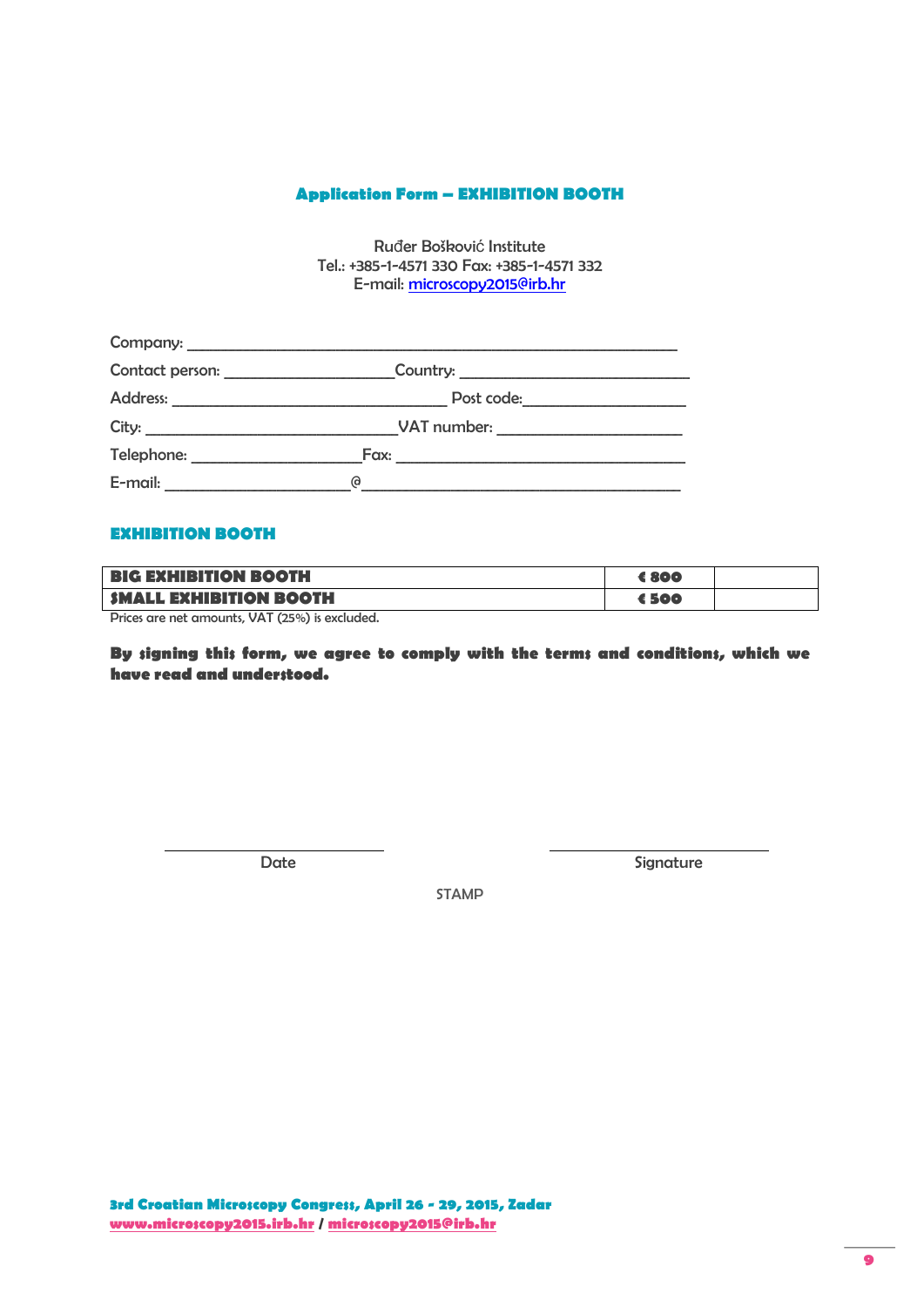# **Application Form –SPONSORSHIP**

Ruđer Bošković Institute Tel.: +385-1-4571 330 Fax: +385-1-4571 332 E-mail: [microscopy2015@irb.hr](mailto:microscopy2015@irb.hr)

|                                                                                                                                 | Company:    |  |
|---------------------------------------------------------------------------------------------------------------------------------|-------------|--|
|                                                                                                                                 |             |  |
|                                                                                                                                 |             |  |
|                                                                                                                                 | VAT number: |  |
| Telephone: ____________________                                                                                                 |             |  |
| E-mail:<br><u> 1980 - Jan Samuel Barbara, poeta poeta poeta poeta poeta poeta poeta poeta poeta poeta poeta poeta poeta poe</u> | G)          |  |

# **SPONSORSHIP**

| <b>GOLDEN SPONSOR (MAX 2)</b> |        | $\sim$ 4 2000 $\overline{P}$ 2000 EUR |  |
|-------------------------------|--------|---------------------------------------|--|
| <b>SILVER SPONSOR</b>         | € 1200 |                                       |  |

Prices are net amounts, VAT (25%) is excluded.

**By signing this form, we agree to comply with the terms and conditions, which we have read and understood.**

Date Signature Signature

STAMP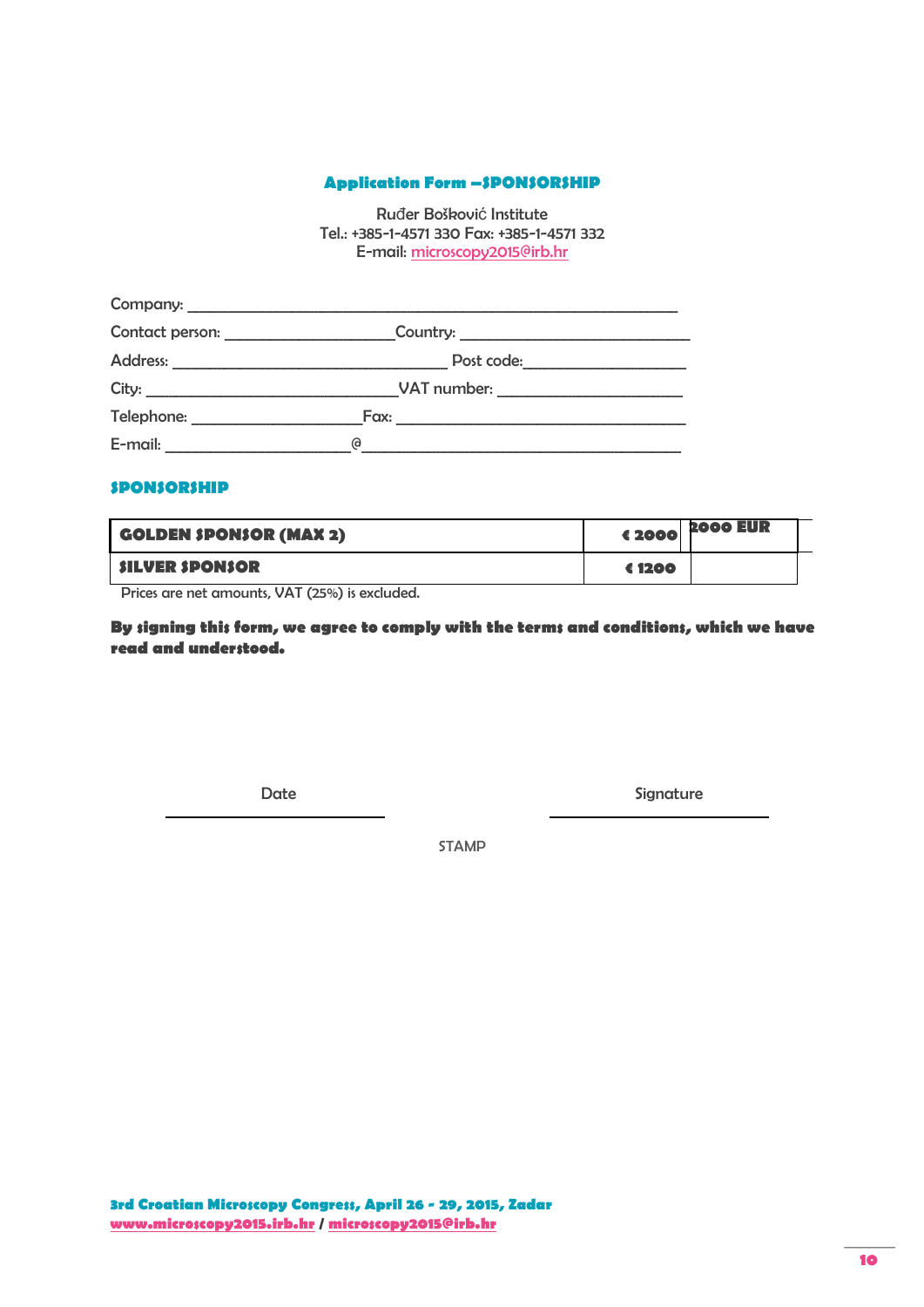# **Application Form – ADVERTISING**

Ruđer Bošković Institute Tel.: +385-1-4571 330 Fax: +385-1-4571 332 E-mail: E-mail: [microscopy2015@irb.hr](mailto:microscopy2015@irb.hr)

|                                                                                                                | Company:                                                                                                             |  |
|----------------------------------------------------------------------------------------------------------------|----------------------------------------------------------------------------------------------------------------------|--|
|                                                                                                                |                                                                                                                      |  |
| <b>Address:</b>                                                                                                | <u> 1980 - Johann John Stone, mars et al. 1980 - John Stone, mars et al. 1980 - John Stone, mars et al. 1980 - J</u> |  |
| City:                                                                                                          | VAT number:                                                                                                          |  |
| Telephone: The contract of the contract of the contract of the contract of the contract of the contract of the | Fax:                                                                                                                 |  |
| $E$ -mail:                                                                                                     | ര                                                                                                                    |  |

# **ADVERTISING**

| Advertise in the Book of Abstracts | € 300 |  |
|------------------------------------|-------|--|
| <b>Conference Bag Insert</b>       | € 300 |  |
| Roll-up Placement / each           | € 100 |  |
| Company Poster / each              | € 100 |  |

Prices are net amounts, VAT (25%) is excluded.

**By signing this form, we agree to comply with the terms and conditions, which we have read and understood.**

Date Signature

STAMP